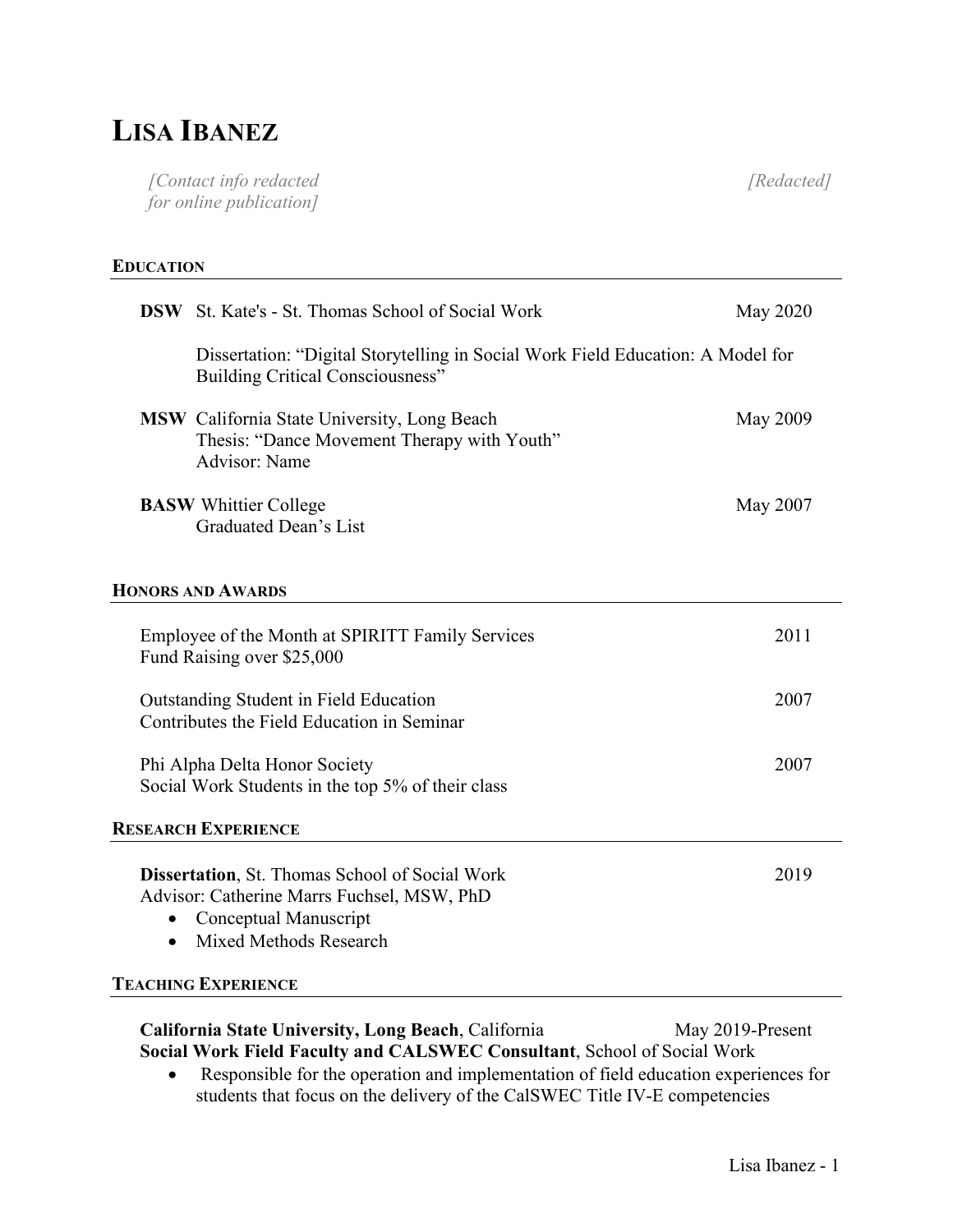- S W 596A Foundation Field Education I, a graduate course averaging 20 students per semester, covering the following topics: Develops basic skills with individuals, families, groups, and communities. Includes weekly integrative seminar, which utilizes group process to support practice competencies, professional development, self-awareness, ethics, and problem solving in a multicultural context.
- S W Advance Standing Field Seminar a graduate course averaging 31 students covering the following topics: Develops basic skills with individuals, families, groups, and communities. Includes weekly integrative seminar, which utilizes group process to support practice competencies, professional development, self-awareness, ethics, and problem solving in a multicultural context.
- Developed the entire Advance Standing Field Seminar curriculum
- Introduced Digital Storytelling to 31 students and one faculty member
- Developed course content across the social work curriculum
- Revised the syllabus to meet accreditation standards

### **Whittier College, Whittier, California** May 2009 to Aug 2019

**Director of Field Education,** Social Work Department

- SOWK 241 Instructed Introduction to Social Work course
- SOWK 340 Instructed Practice I course (Working with Individuals and families)
- SOWK 363 Instruction Practice II course (Working with Groups)
- SOWK 310 Instruction Approaches to Social Research
- SOWK 412-414 Field Seminar I, II, and III
- SOWK 300 Social Work course in Denmark
- Collaborated with multiple community partners and developed a service learning activity for all Social Work Courses
- Advising for Social Work Students and Transfer Students
- Evaluated students' performance on a regular basis
- Provided extra academic assistance for students in need

# **CLINICAL EXPERIENCE**

SPIRITT Family Services, Whittier

Project Coordinator –Family Support Service 2010-2012

- Conduct Family Support initial assessments
- Collaborate and distribute Family Support referrals with sub-contractors
- Develop and implement Family Focus Events for Family Support clients
- Conduct evaluations regarding Family Support Services
- Conduct outreach and presentations for The Family Support Program and Services
- Provided Field Educator for Social Work Students
- Managed Family Support Programs and Services for SPA 7 Collaborative

# SPIRITT Family Services, Whittier

Clinical Social Worker –Under Supervision and In-Home Counselor 2009-2012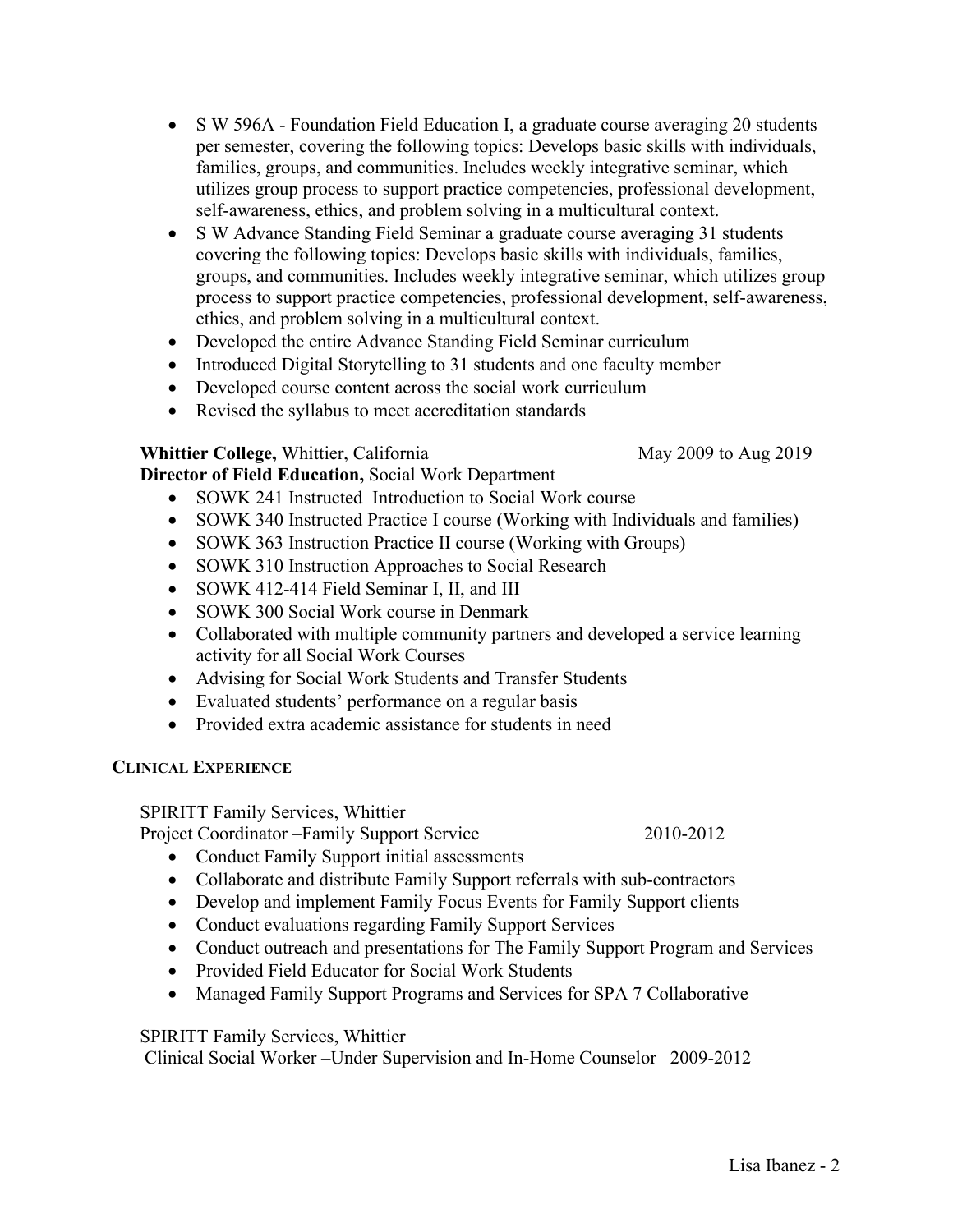- Conduct individual and group psychotherapy with families who participate in Family Preservation Services
- Field Instructor
- Conduct Multi-disciplinary Case Planning Committee for DCFS and SPIRITT Family Preservation Program
- Conducted emergency Up Front Assessments for DCFS
- Attended individual and group supervision regularly
- Conducted In-Home Therapy with families who participate in Family Preservation **Services**
- Collaborated with multidisciplinary treatment team to provide individual care plans for clients in the family preservation program
- Coordinated two major youth conferences

### Intercommunity Child Guidance Center, Whittier

Clinical Social Worker-Intern Children and Family Outpatient Services 2008-2009

- Conduct individual and group psychotherapy
- Assist clients and their families with problems related to mental illness and severe emotional disturbance
- Engage in direct therapy with clients
- Prepare reports, correspondence and other necessary paperwork associated with clinical therapy
- Conduct related business on the telephone
- Complete all initial assessments and other paperwork required by L.A. County

### SPIRITT Family Services, Whittier 2006-2007

Case Manager and Group Facilitator-Intern

- Facilitator for children, teens and parent enrichment programs
- Intake processor for entering participants/Case Manager
- Planned and implemented community events with Whittier community
- Developed, facilitated and co-facilitated groups such as Children's Social Skills Group and Teen Hip Hop Group
- Provided Child Focus Activities for minors participating in the Family Preservation Program
- Provided transportation for family participating in the Family Preservation Program

### PROFESSIONAL, ACADEMIC, COMMUNITY-RELATED, SCIENTIFIC MEMBERSHIP

Trained Play Therapy at California State University, Long Beach Trained and Certified in Conflict Resolution. Trained and Certified in the evidence base parent program "The Incredible Years" Trained and Certified in "Triple P" evidence based curriculum Trained and Certified in "Seeking Safety" evidence based curriculum Trained in working with individuals with dual diagnosis Trained in ATLAS-ti Presented at CSWE and APM conference on Digital Storytelling